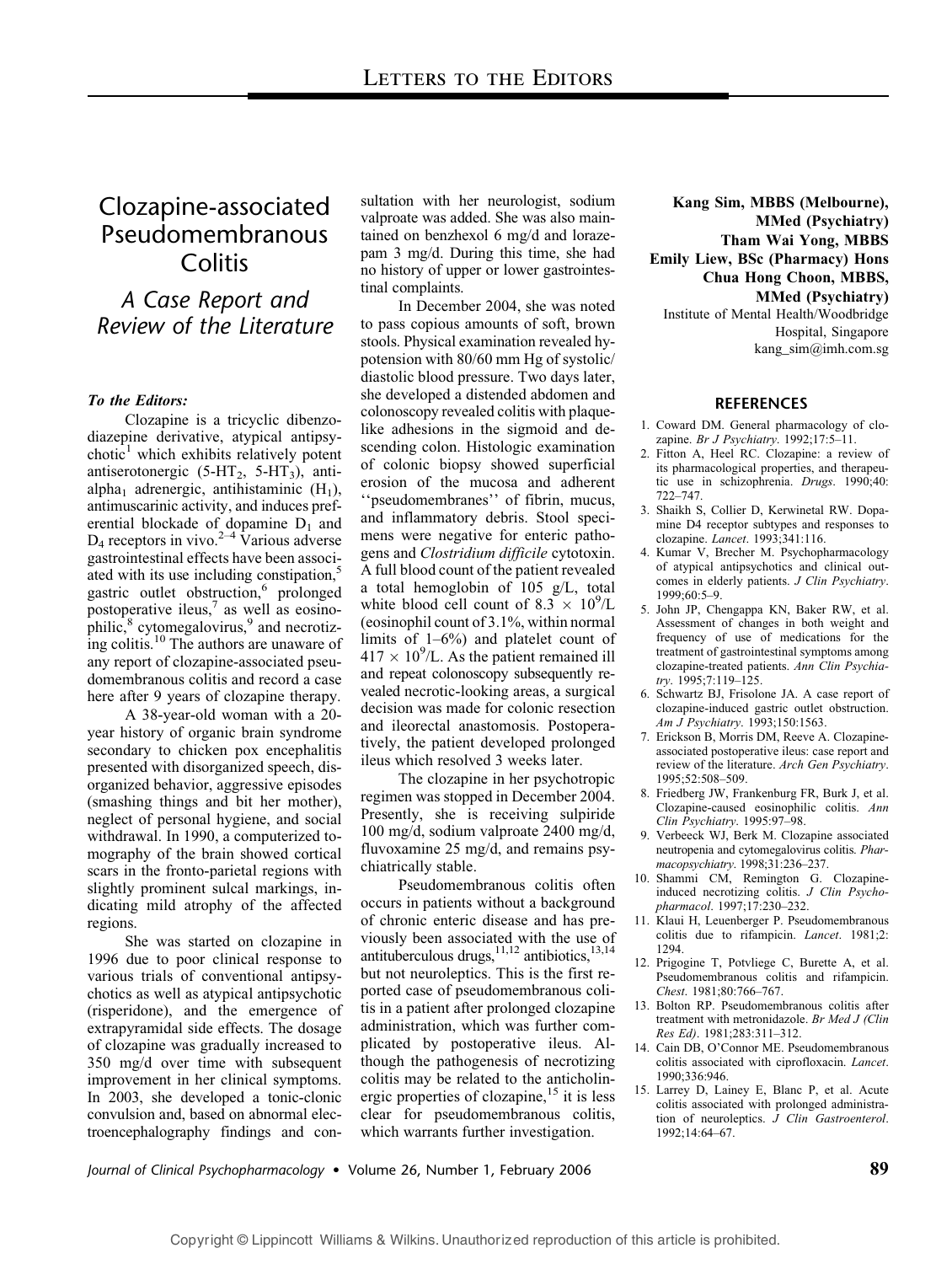large health plan database. J Clin Psychiatry. 2002;63(10):920–930.

- 6. Jin H, Meyer JM, Jeste DV. Phenomenology of and risk factors for new-onset diabetes mellitus and diabetic ketoacidosis associated with atypical antipsychotics, an analysis of 45 published cases. Ann Clin Psychiatry. 2002; 14(1):59–64.
- 7. Kraus T, Haack M, Schuld A, et al. Body weight and leptin plasma levels during treatment with antipsychotic drugs. Am J Psychiatry. 1999;156:312–314.
- 8. Nastrallah H. A review of the effect of atypical antipsychotics on weight. PNEC. 2003; 28:83–96.
- 9. Melkersson KI, Hulting A-L, Brismar KE. Elevated levels of insulin, leptin and blood lipids in olanzapine-treated patients with schizophrenia or related psychoses. J Clin Psychiatry. 2000;61:742–749.
- 10. Lean EJM, Pajonk FG. Patients on atypical antipsychotic drugs. Diabetes Care. 2003;26 (5):1597–1605.
- 11. Atmaca M, Kuloglu M, Tezcan E, et al. Weight gain, serum leptin and triglyceride levels in patients with schizophrenia on antipsychotic treatment with quetiapine, olanzapine and haloperidol. Schizophr Res (Netherlands). March 1, 2003;60(1):99-100.
- 12. Wirshing DA, Spellburg BJ, Erhart SM, et al. Novel antipsychotics and new onset diabetes. Biol Psychiatry. 1998;44:778–783.
- 13. Gatta B, Rigalleu V, Gin H. Diabetic ketoacidosis with olanzapine treatment. Diabetes Care. 1999;6:435–436.
- 14. Monvale NJ. Zyprexa (olanzapine). In Physician's Desk Reference. Med Econ. 1998: 1512–1518.

## Neuroleptic Malignant Syndrome and Aripiprazole in an Antipsychotic-naive Patient

### To the Editors:

Neuroleptic malignant syndrome (NMS) is a rare side effect from antipsychotics that is potentially fatal if not recognized and treated early. The features essential to NMS are muscle rigidity and elevated temperature in a patient using an antipsychotic. These are accompanied by 2 or more of the following: diaphoresis, dysphagia, tremor, incontinence, altered level of consciousness, mutism, tachycardia, elevated or labile blood pressure, leukocytosis, and evidence of muscle injury from laboratory findings (eg, elevated creatine phosphokinase, CPK) (Diagnostic and Statistical Manual of Mental Disorders,

The incidence of NMS has been estimated between 0.02% and 3.43% for patients receiving antipsychotics, with a pooled estimate of  $0.1-0.2\%$ .<sup>2,3</sup> Certain risk factors have been suggested to increase the risk of NMS, including dehydration, prior episodes of NMS, high doses of antipsychotics (especially if given intramuscularly), rapid loading of antipsychotics, concurrent use of lithium, prolonged use of physical restraints, withdrawal of antiparkinsonian medications, alcoholism, and previous brain injury.

The mechanism of NMS is not completely understood. One accepted mechanism is the dopamine blockade theory. According to this theory, massive and sudden reduction in dopaminergic activity secondary to antipsychotic-induced dopamine blockade mediates the symptoms of  $NMS<sup>4</sup>$  Recently, other theories have emerged, such as sympathetic hyperactivity leading to a hyperadrenergic state caused by antipsychotics and an imbalance of dopaminergic activity with other neurotransmitters such as gamma amino butyric acid and acetylcholine.4,5

### CASE REPORT

The patient was a 23-year-old white woman who was admitted to a psychiatric facility for a 2-week history of psychosis (delusional thoughts of ''visiting the devil's house," auditory and visual hallucinations, and disorganized behaviors). She had no prior psychiatric treatment history and denied family history of psychiatric illness. She had been using methamphetamine and cannabis, but no urine toxicology was done. She was not a regular user of alcohol. The temporal relationship between stimulant use and onset of psychosis could not be definitively established. During her psychiatric admission, she was treated with aripiprazole 30 mg QD and lorazapam 1 mg PRN for agitation. She improved within 3 days and was discharged on aripiprazole 30 mg QD. Her psychiatric diagnoses at discharge were psychotic disorder NOS and methamphetamine dependence.

She presented 2 weeks later to the emergency room with complaints of ''fever, sweats, and shakes'' increasing over several days, and was admitted to the hospital. Her last dose of aripiprazole had been 1 day before admission. She denied any history of trauma or intramuscular injections. She exhibited tremor in all extremities, mild muscle rigidity, psychomotor retardation, diaphoresis, and altered mental status, including disorientation to date and place. She was also agitated and uncooperative. Her temperature was 100°F with blood pressure varying between 109/72 and 135/79 mm Hg, and tachycardia at 118 bpm. Laboratory studies included a mild leukocytosis of 14,000/mm<sup>3</sup>, hematocrit of 44%, and a creatine phosphokinase of 866 U/L (reference range 0–250); an additional CPK 6 hours after admission was 781 U/L. Electrolytes showed sodium of 137 mEq/L, potassium of 3.6 mEq/L, chloride of 104 mEq/L, bicarbonate of 26 mEq/L, blood urea nitrogen of 14 mg/dL, creatinine of 1.2 mg/dL. Urinalysis showed a specific gravity of 1.03 and no evidence of urinary tract infection. Her liver-associated enzymes were normal and urine toxicology screen was negative. Head CT and chest x-ray were normal. CSF analysis revealed a slightly elevated protein.

During her hospital course, she was treated for a presumptive diagnosis of NMS. Aripiprazole was held. She was rehydrated, received lorazapam 0.5 mg PRN Q6H for agitation and bromocriptine 2.5 mg BID for rigidity. On hospital day 2, she continued to be tremulous and disoriented, but her rigidity was decreased. CPK was then 474 U/L. On hospital day 4, the rigidity had resolved, CPK was 168 U/L, but she continued to be tremulous. Lorazapam was changed to a scheduled dose of 1 mg Q6H. On hospital day 5, her tremor had improved and CPK was 129 U/L. She still endorsed her delusional thoughts. She was noted to have developed a urinary tract infection and was started on intravenous antibiotics. CPK was 93 U/L and 74 U/L on hospital days 7 and 8. On hospital day 9, she was transferred to a psychiatric facility.

#### COMMENT

This report describes a patient with methamphetamine dependence and a recent-onset psychosis treated with aripiprazole who met the DSM-IV-TR criteria for NMS. There have been 3 reported cases of aripiprazoleassociated NMS. $6-8$  Many of the recent cases of NMS with atypical antipsychotic drugs involve patients who are highly susceptible because of previous NMS episodes, extrapyramidal symptoms,